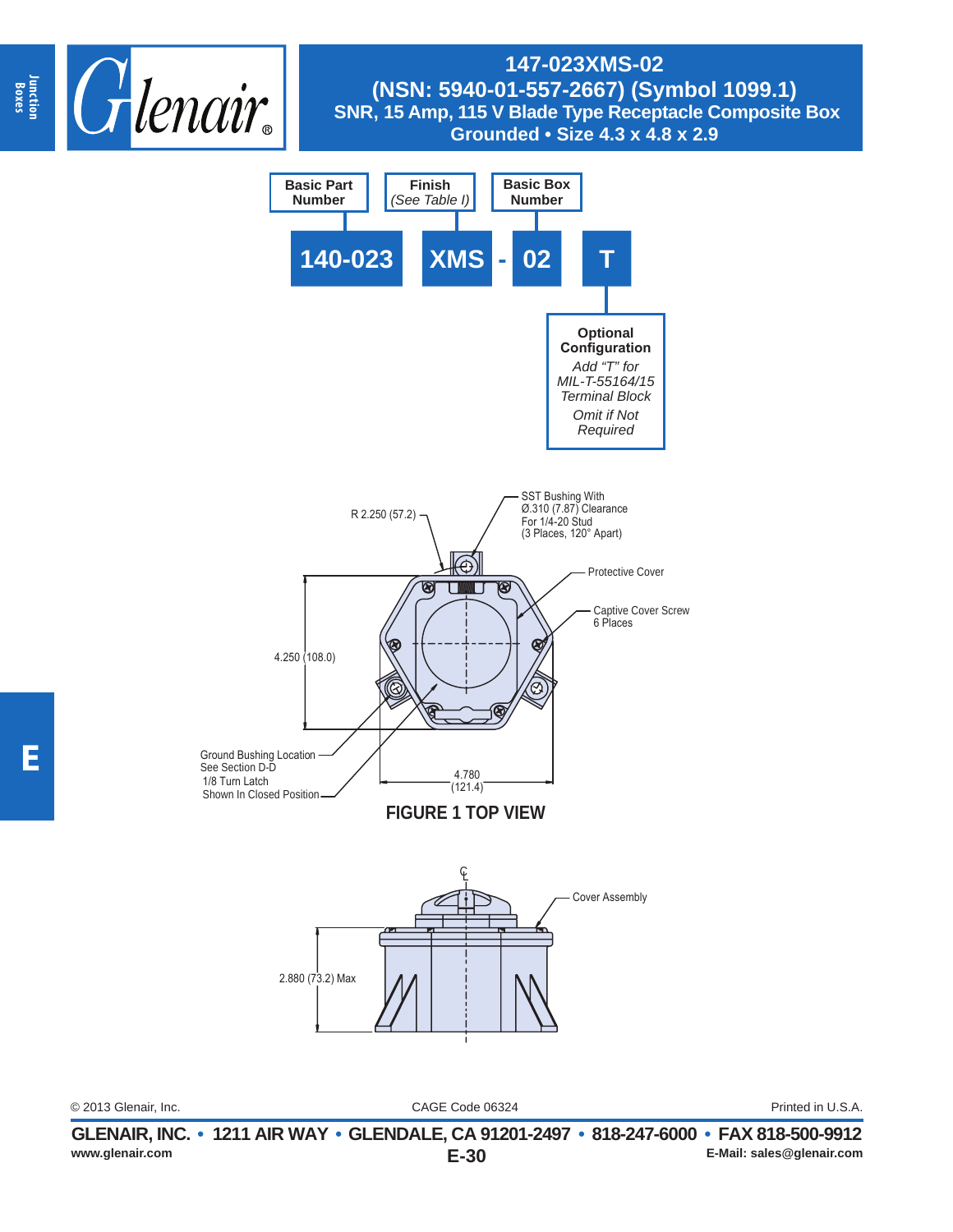





**Junction Boxes**

|                      | GLENAIR, INC. • 1211 AIR WAY • GLENDALE, CA 91201-2497 • 818-247-6000 • FAX 818-500-9912 |                   |
|----------------------|------------------------------------------------------------------------------------------|-------------------|
| © 2013 Glenair, Inc. | CAGE Code 06324                                                                          | Printed in U.S.A. |

**E-31 www.glenair.com E-Mail: sales@glenair.com**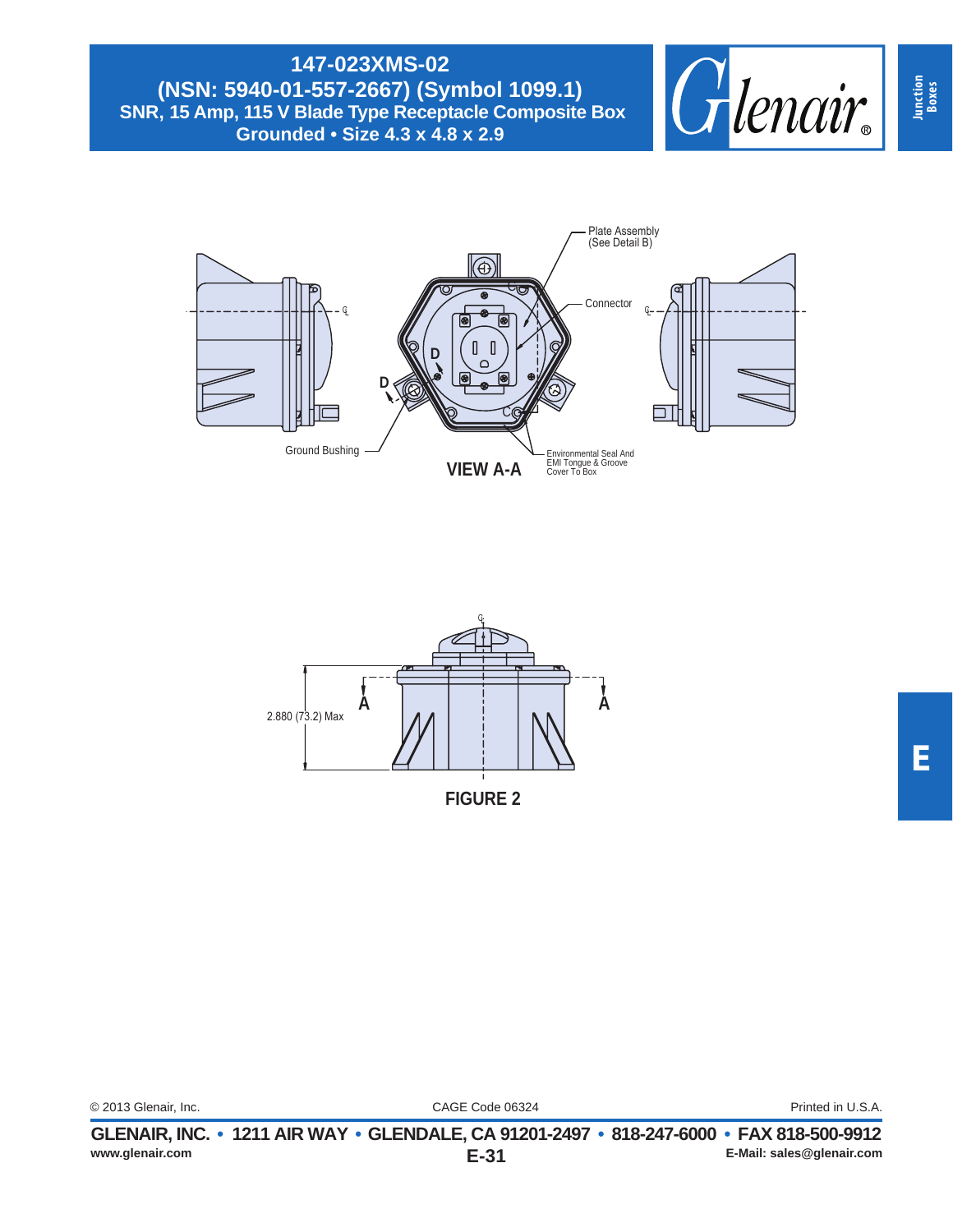



Bottom of Box

**VIEW C-C**

## **APPLICATION NOTES**

- 1. Assembly identified with manufacurer's code identification number (Glenair, part number and date code).
- 2. Color may be subject to fading, however UV exposure will not affect material physical properties.
- 3. Assembly is similar to symbol part numbers and require installation in accordance with NAVSEA drawing 803-6983506.
- 4. Material / Finish: Box, cover - Thermoplastic grey color/see Table I. Hardware - 316 SST/passivate. Seals and gaskets - Silicone/N.A. Mounting Plate - 300 series SST/passivate.
- 5. Metric dimensions (mm) are indicated in parentheses.

CAGE Code 06324 © 2013 Glenair, Inc. Printed in U.S.A.